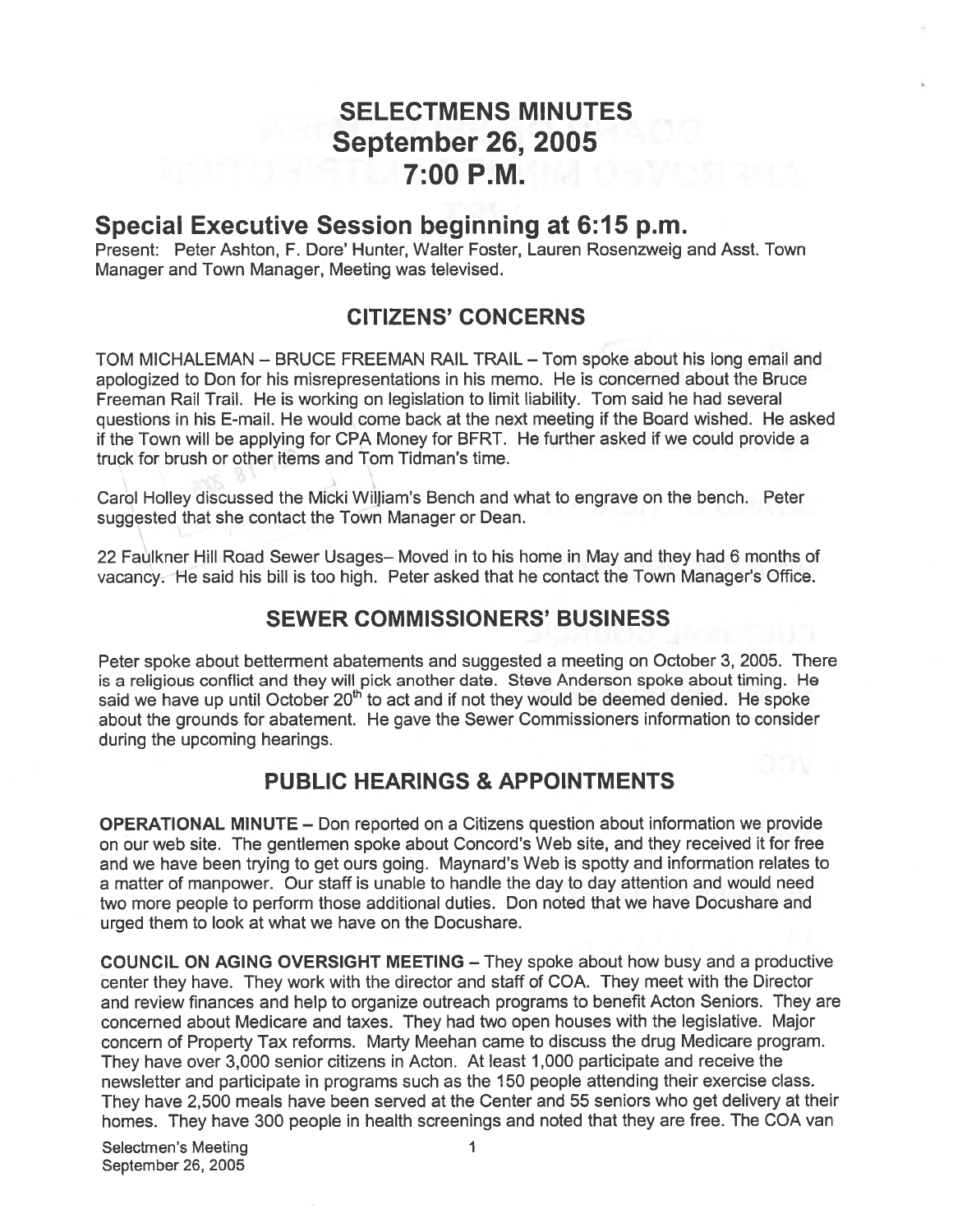# BOARD OF SELECTMEN APPROVED MINUTE DISTRIBUTION LIST



MEMORIAL LIBRARY BOARD OF HEALTH HISTORIC DISTRICT CULTURAL COUNCIL SUPT. OF SCHOOLS **VCC** 

TAC

PLANNING BOARD

 $H$  $\varphi$ h -Way

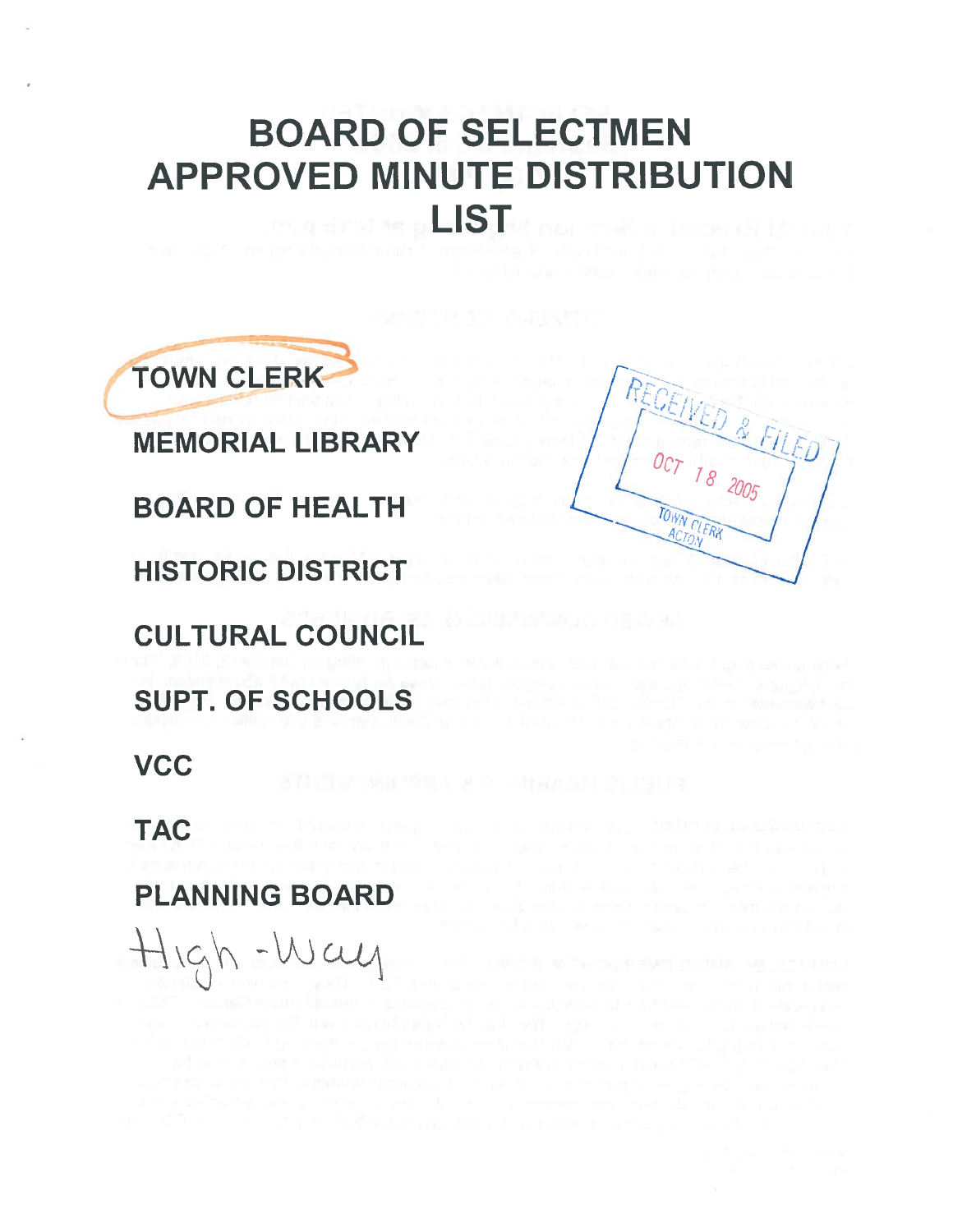provides <sup>350</sup> trips for <sup>90</sup> individuals. They have gotten <sup>a</sup> cable program with <sup>a</sup> senior intern and they call themselves the Elderberry's it will be <sup>a</sup> variety of items and the Beacon is doing <sup>a</sup> big story this week. They have <sup>a</sup> Friends group who donate funds to support the programs.

They asked that we could get additional employees. Lauren complimented them on their<br>program variety and they try to meet everyone's needs. Lauren said she is working on transportation issues. They feel the van is working well. Dore' asked about the reduction in van service and would like to see more numbers to see if we should reinstate the two days in the future.

Peter spoke about the legislation pending from last May he noted that we should release <sup>a</sup> letter writing campaign. They offered and noted that they could use associate members.

#### COMCAST LICENCE REVIEW HEARING (CONTINUED NOVEMBER 1st.)

Peter said that have not turned over all the reports for <sup>04</sup> and <sup>05</sup> quarterly access reports. He said he is inclined to find them in contempt of contract.

PLANNING BOARD OVERSIGHT MEETING – The Chairman of the Planning Board introduced<br>the members in attendance. Grey Neimsky spoke about the activities they are participating in<br>such as the 40B Joint process. Affordable housin funding and they will ask for money in the next year. Federal Mandates have been issued to eradicating storm water issues. We need to show progress each year. They will be updating subdivision rules and regulations to bring up to date for engineering and site plans. They will also be looking at low impact subdivisions and sidewalks being moved to the street edge.

Dore' inquired if they had needs of their committee. He is concerned about the use of pavers<br>and dripping oil on the grass and runoff. Porous Pavers may reduce runoff, but parking would<br>have the possibility of leaking oil.

Walter asked about volunteer staffing of the Planning Board. They need an Associate Member to fill Stacy's Rogers vacancy. Walter asked about the upcoming articles for zoning. The Planning Board doesn't have any at this point.

Lauren thanked the Planning Board for their service to the Town. She spoke about the Storm<br>Water requiations and different thought processes. She urged outreach and supports the revision of Master Plan. Lauren noted the To Live in Acton report and affordable housing plans.<br>Lauren asked about GIS and asked if Engineering had that capability. Unfortunately we don't.<br>We tried in 1999 but it failed at

Peter spoke about <sup>a</sup> letter received about the enforcement of site <sup>p</sup>lans and permits and asked them to look at it and the Selectmen will respond. He also spoke about the conflicting comments that were submitted and asked that we try not to have this happen again.

### SELECTMEN'S BUSINESS

AFFORDABLE HOUSING LOCAL INITIATIVE PROJECT (LIP) WILLOW/CENTRAL- DORE' HUNTER - Moved to authorize the Chairman to sign the letter and application. WALTER FOSTER — second - UNANIMOUS VOTE. Walter said that he wanted to thank Nancy Tavernier and the neighborhood.

Selectmen's Meeting 2 September 26, 2005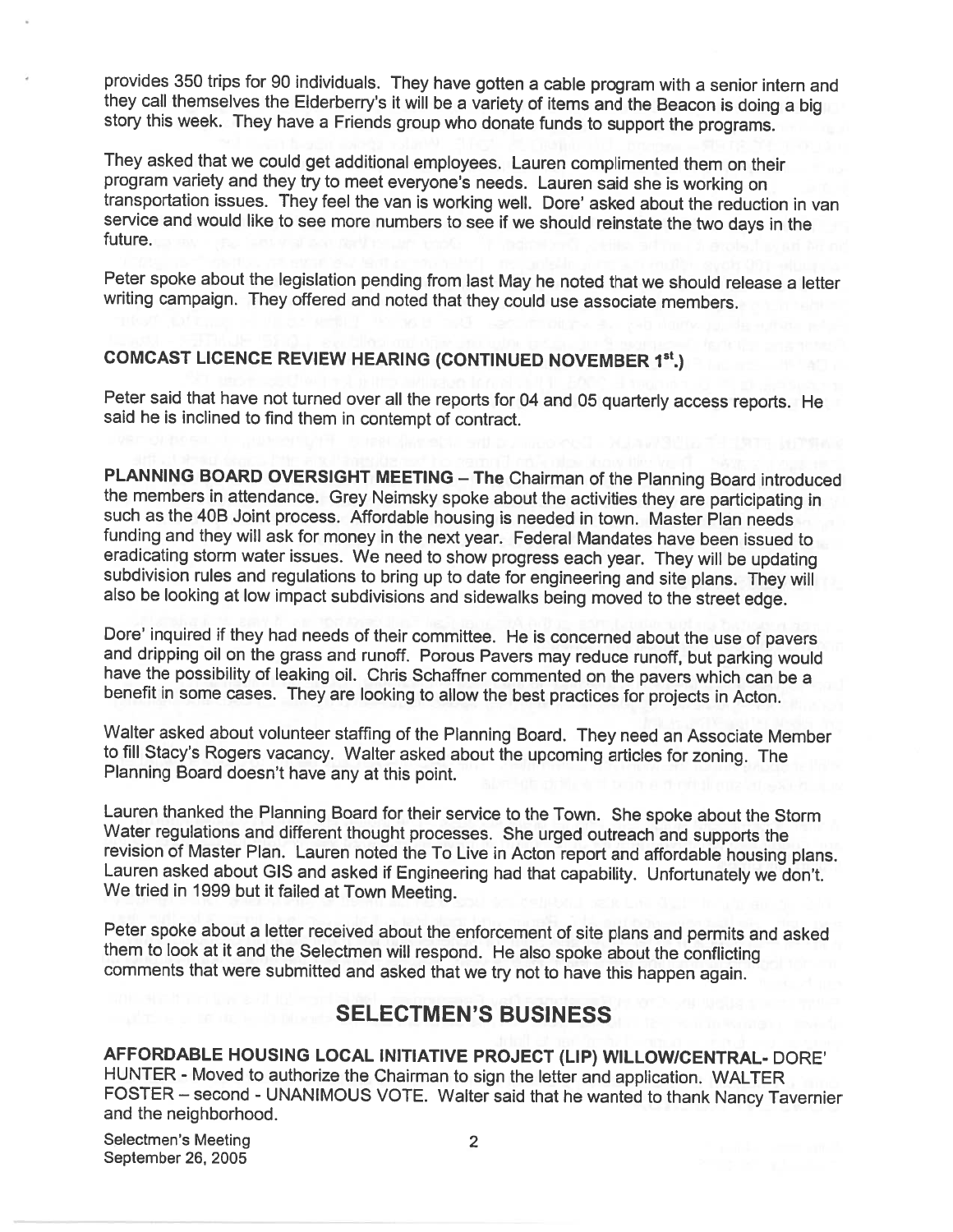JONES TAVERN — Bell Choate outlined the required need for an extension for signing the restrictions. DORE' HUNTER – Moved to approve the extension to the  $15<sup>th</sup>$  of November. WALTER FOSTER – second. UNANIMOUS VOTE Walter spoke about need for reimbursement in <sup>a</sup> timely basis and asked that language be pu<sup>t</sup> in the document for future years.

PETITION FOR SPECIAL ELECTION — Peter spoke about the timing of the reques<sup>t</sup> needs to be 64 days before it can be called, December  $1<sup>st</sup>$ . Dore' noted that the law that says we cannot schedule 100 days before the annual election. Peter urged that we have an outreach program and to pu<sup>t</sup> it in the quarterly repor<sup>t</sup> as well as possibly <sup>a</sup> mailing. Walter wanted to see the banner hung since it is out of the ordinary and it would remind people to exercise their rights. Peter spoke about which day we would choose. Dec. 6 or  $13<sup>th</sup>$ . Either would be good for Walter Foster and felt that December 6 would not interfere with the holidays DORE' HUNTER - Moved to Call the Special Election we are required to have for <sup>a</sup> 3 month term, and to make arrangements for December 6, 2005, if this is not possible call it for the December  $13<sup>th</sup>$ . WALTER FOSTER — second. UNANIMOUS VOTE

MARTIN STREET SIDEWALK - Don outlined the sidewalk issue. Engineering will need to have drainage installed. They will work with Ann Forbes on her suggestions and come back to the Board on October 17, 2005. Lauren is in favor of going ahead, Walter and Dore' agreed. Walter, for the record wanted to be sure that we preserve the sidewalks. He reviewed the Town Engineer's letter addressed the concerns. Ann Forbes spoke about the memo from Bruce Stamski. She did not have <sup>a</sup> copy and asked for one for the neighbors.

#### OTHER BUSINESS

Lauren reported on her attendance at the Assabet Rail Trail ceremonies, it was well attended and it is now open beginning in Hudson.

Dore' spoke about the MBTA meeting he attended in Fitchburg. Dore' discussed the consultants repor<sup>t</sup> and suggestions. He further spoke about the progress on CAC and that they are close to the 75% point.

Walter spoke about the Morrison Committee. The CPC has already begun to move forward and would like to see it on the next meeting agenda.

Walter spoke about Acton Day and its grea<sup>t</sup> success. The Indian Hill concert was wonderful and suggested we have them for July Fourth or have <sup>a</sup> dedicated yearly date for concerts by the Indian Hill group.

Peter spoke about <sup>2020</sup> and also updated the Board on his meeting with Musket Drive residents and staff He has reviewed the ALG Report and took first cut at revenue estimates for this year and will <sup>g</sup>ive direction to Manager and Supt. of Schools and will meet again in October. They are not looking at anything more than 3% this year. Capital Plan and the budget strain it puts on our budget.

Peter spoke about the Crown Resistance Day Ceremonies. He is hopeful this will continue and shows a renewed interest in town. Dore' felt it is an event that we should cherish as it is unique thing as our farmers banned together to fight.

Dore' announced the Public Safety Building open house and urge<sup>d</sup> all to attend on October 8th. CONSENT AGENDA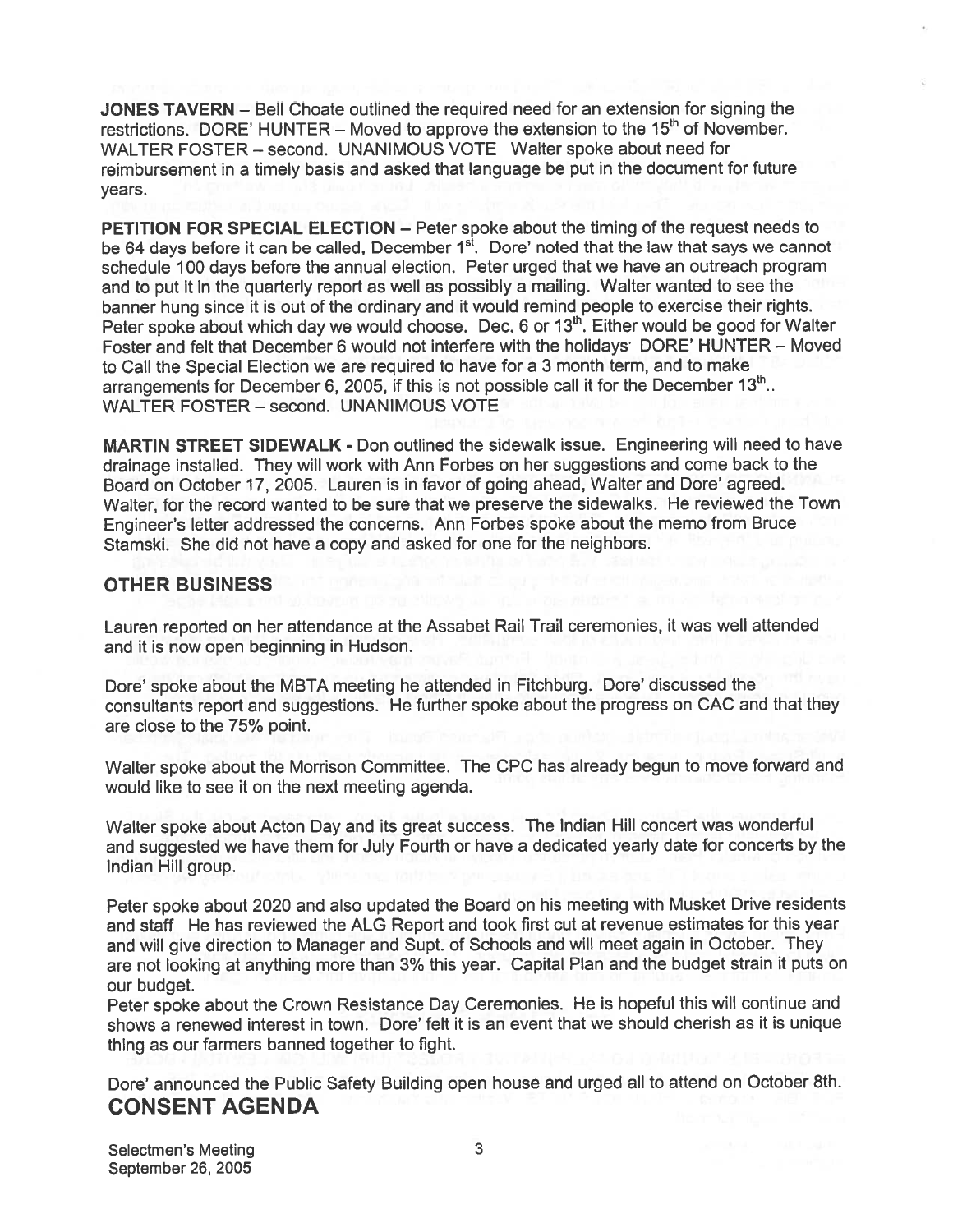WALTER FOSTER - Moved to approve with the additional Extra Information. LAUREN ROSENZWEIG —second. UNANIMOUS VOTE.

#### TOWN MANAGER'S REPORT

## EXECUTIVE SESSION

DORE' HUNTER - Moved to go into Executive Session for the purpose of discussing Legal Issues and strategy. Roll Call taken, All Ayes.

Christine Joyce, Clerk

Clerk. of Selectmen

Date:  $10/17/05$ 

- 
- 
- - -
		-
- -
- -
-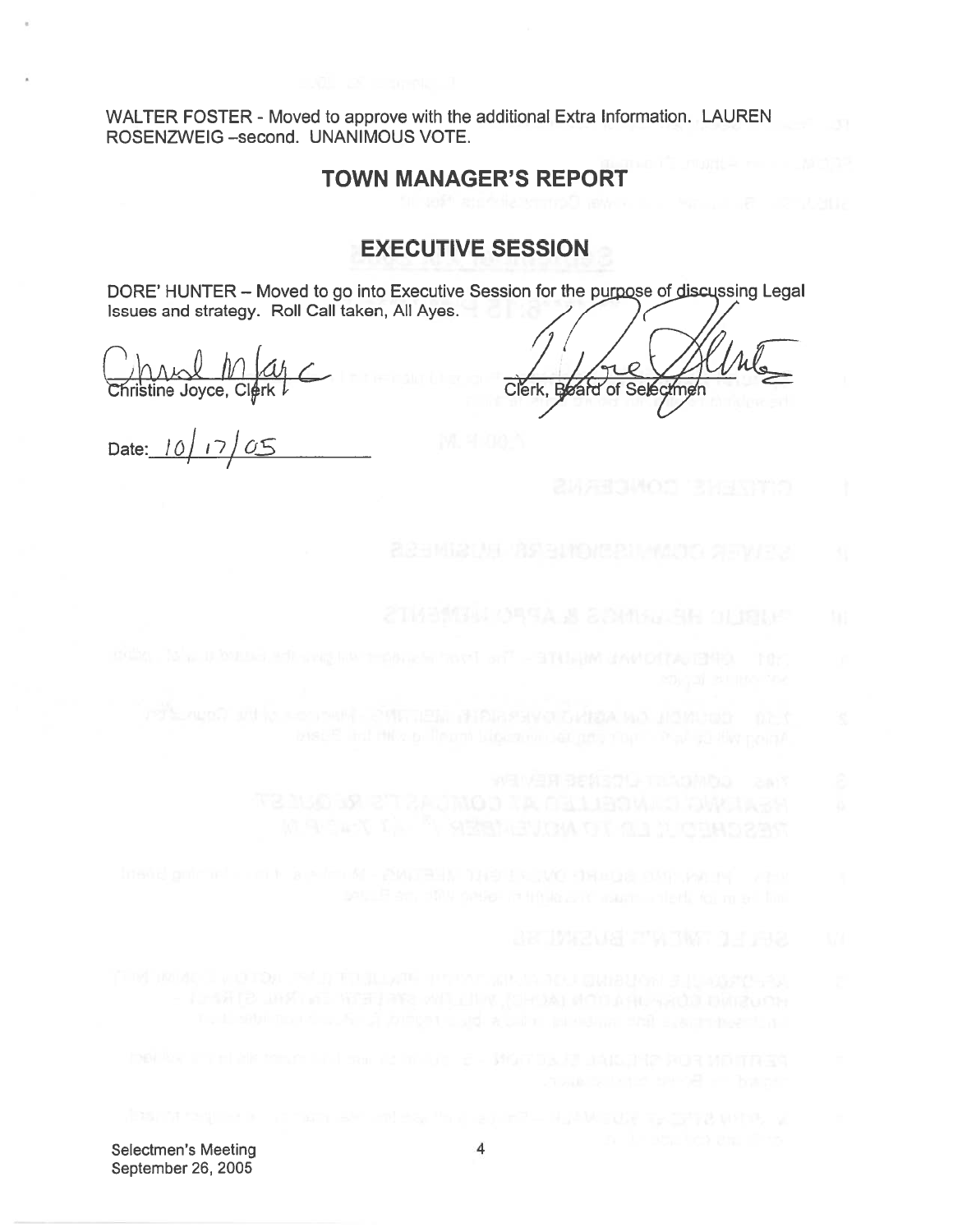#### September 23, 2005

TO: Board of Selectmen, Sewer Commissioners

FROM: Peter Ashton, Chairman

SUBJECT: Selectmen and Sewer Commissioners' Report

# September 26, 2005

# \*\*\*\*\*\*\*6:15 P.M.\*\*\*\*\*\*\*

1. Special Executive Session - Enclosed please find materials in the subject regard, for Board consideration.

#### 7:00 P.M.

- I CITIZENS' CONCERNS
- II SEWER COMMISSIONERS' BUSINESS

### III PUBLIC HEARINGS & APPOINTMENTS

- 1. 7:01 OPERATIONAL MINUTE The Town Manager will give the Board <sup>a</sup> brief update on various topics.
- 2. 7:10 COUNCIL ON AGING OVERSIGHT MEETING Members of the Council on Aging will be in for their annual oversight meeting with the Board.
- 3. 7:45 COMCAST LICENSE REVIEW
- 4. HEARING CANCELLED AT COMCAST'S REQUEST RESCHEDULED TO NOVEMBER 1ST AT 7:45 P.M.
- 5. 8:15 PLANNING BOARD OVERSIGHT MEETING Members of the Planning Board will be in for their annual oversight meeting with the Board.

### IV SELECTMEN'S BUSINESS

- 6. AFFORDABLE HOUSING LOCAL INITIATIVE PROJECT (LIP), ACTON COMMUNITY HOUSING CORPORATION (ACHC), WILLOW STREET/CENTRAL STREET - Enclosed <sup>p</sup>lease find materials in the subject regard, for Board consideration.
- 7. PETITION FOR SPECIAL ELECTION Enclosed please find materials in the subject regard, for Board consideration.
- 8. MARTIN STREET SIDEWALK Enclosed please find materials in the subject regard, for Board consideration.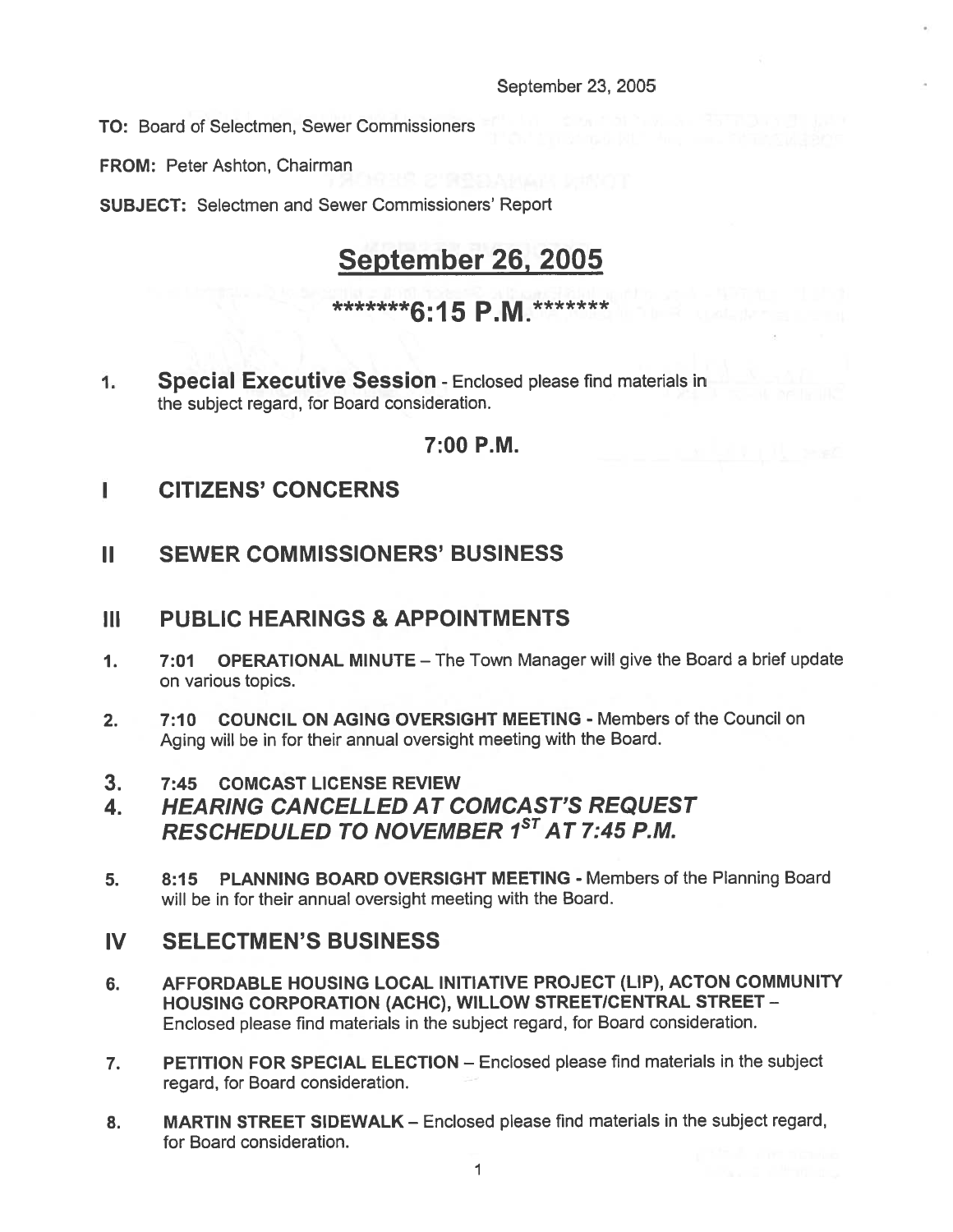#### 9. OTHER BUSINESS

# V CONSENT AGENDA

- 10. ACCEPT SELECTMEN'S MINUTES Enclosed <sup>p</sup>lease find Minutes of June 6, <sup>2005</sup> and September 12, 2005, for Board consideration.
- 11. REFINANCEING OF LOCAL INITITATIVE PROJECT (LIP) HOUSING UNIT— Enclosed <sup>p</sup>lease find confidential materials in the subject regard, for Board consideration.
- 12. WOODLANDS AT LAURAL HILL, LLC. Enclosed please find a copy of the Second Amendment to Memorandum of Agreement, for Board consideration.
- 13. MUNICIPAL EMPLOYEE OF THE YEAR Enclosed <sup>p</sup>lease find correspondence in the subject regard, for Board consideration.
- 14. APPOINTMENT OF "ENVIRONMENTAL STANDARDS FOR FILL ADVISORY COMMITTEE"- Enclosed <sup>p</sup>lease find <sup>a</sup> memo in the subject regard, for Board consideration.

#### VI TOWN MANAGER'S REPORT

#### VII EXECUTIVE SESSION

#### ADDITIONAL INFORMATION

Enclosed <sup>p</sup>lease find additional correspondence that is strictly informational and requires no Board action.

#### FUTURE AGENDAS

To facilitate scheduling for interested parties, the following items are scheduled for discussion on future agendas. This IS NOT <sup>a</sup> complete Agenda.

|                     | January. 7 (Budget Workshop) |  |
|---------------------|------------------------------|--|
| October 17          | January 16 & 30              |  |
| November 1, 14 & 28 | February 13 & 27             |  |
| December 12 & 19    | March 13 & 27                |  |

#### GOALS 2004-2005

- 1. Produce Morrison Farm Development Master Plan (Walter)<br>2. NARA PARK
- **NARA PARK**
- 3. Pursue Commercial Tax Base
- 4. Master Plan review meeting once per year

#### GOALS carried forward

- 5. Monitor Labor Negotiations (Peter)
- 6. Improve Communication with Town Boards (ALL), Improving Inter Board Communication (Dore')
- Revisit 2020 planning process for direction to make this process more beneficial towards implementation of long-term vision, and to ge<sup>t</sup> <sup>a</sup> first roug<sup>h</sup> cut of what happens next year before school is out for the summer (Peter)
- 8. ALG process be used for purpose of Budget Planning for FY05 (Dore'/Peter)<br>9
- Process Planning for "Life after NESWC
- 10. Middlesex Pension Alternatives (Walter)